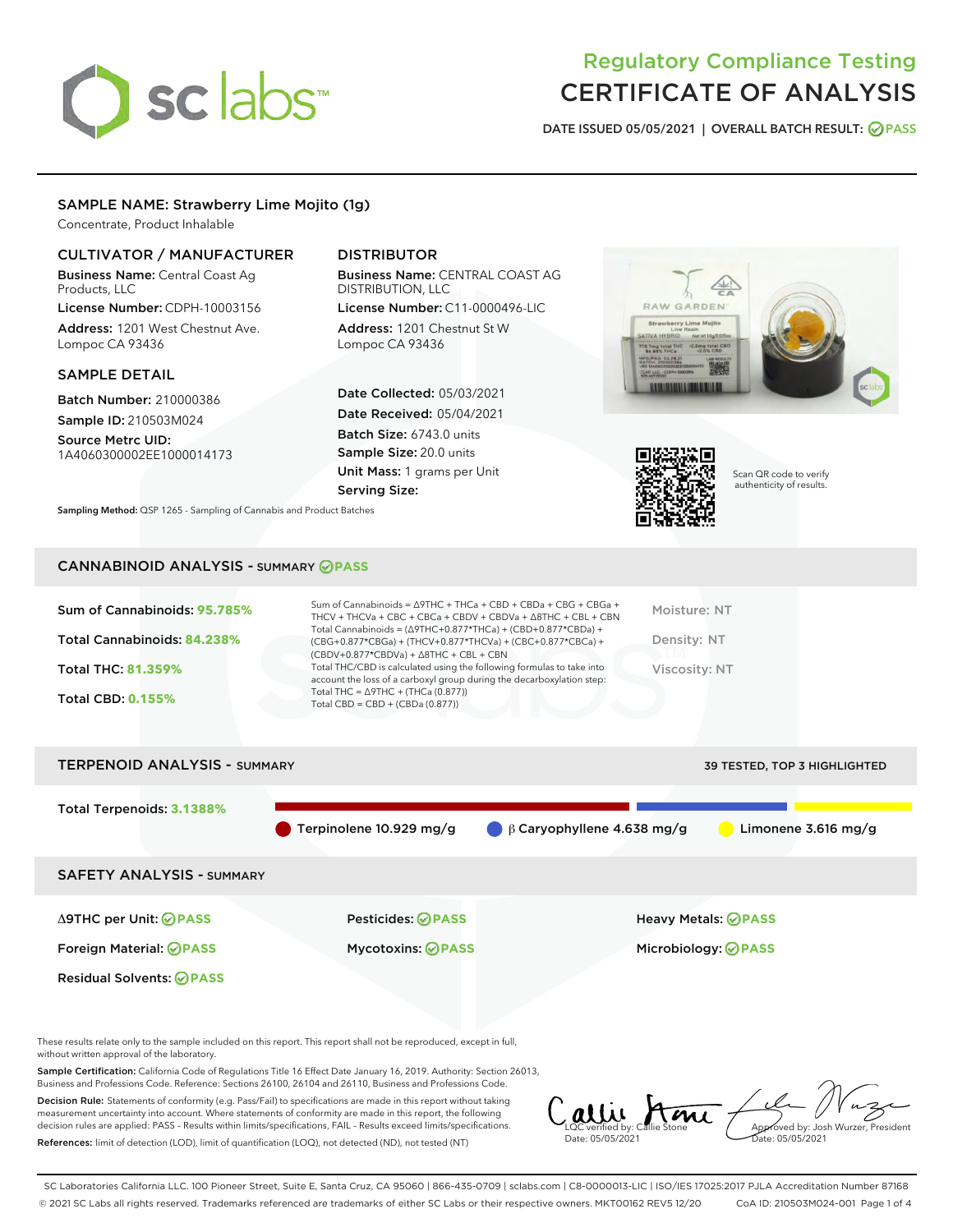



STRAWBERRY LIME MOJITO (1G) | DATE ISSUED 05/05/2021 | OVERALL BATCH RESULT: @ PASS

# CANNABINOID TEST RESULTS - 05/05/2021 2 PASS

Tested by high-performance liquid chromatography with diode-array detection (HPLC-DAD). **Method:** QSP 1157 - Analysis of Cannabinoids by HPLC-DAD

#### TOTAL CANNABINOIDS: **84.238%**

Total Cannabinoids (Total THC) + (Total CBD) + (Total CBG) + (Total THCV) + (Total CBC) + (Total CBDV) + ∆8THC + CBL + CBN

TOTAL THC: **81.359%** Total THC (∆9THC+0.877\*THCa)

TOTAL CBD: **0.155%**

Total CBD (CBD+0.877\*CBDa)

TOTAL CBG: 1.47% Total CBG (CBG+0.877\*CBGa)

TOTAL THCV: 0.402% Total THCV (THCV+0.877\*THCVa)

TOTAL CBC: 0.852% Total CBC (CBC+0.877\*CBCa)

TOTAL CBDV: ND Total CBDV (CBDV+0.877\*CBDVa)

| <b>COMPOUND</b>  | LOD/LOQ<br>(mg/g)          | <b>MEASUREMENT</b><br><b>UNCERTAINTY</b><br>(mg/g) | <b>RESULT</b><br>(mg/g) | <b>RESULT</b><br>(%) |
|------------------|----------------------------|----------------------------------------------------|-------------------------|----------------------|
| <b>THCa</b>      | 0.05/0.14                  | ±23.371                                            | 909.38                  | 90.938               |
| <b>A9THC</b>     | 0.06 / 0.26                | ±0.552                                             | 16.06                   | 1.606                |
| <b>CBGa</b>      | 0.1 / 0.2                  | ±0.73                                              | 13.9                    | 1.39                 |
| <b>CBCa</b>      | 0.07 / 0.28                | ±0.436                                             | 8.92                    | 0.892                |
| <b>THCVa</b>     | 0.07/0.20                  | ±0.218                                             | 4.58                    | 0.458                |
| <b>CBG</b>       | 0.06/0.19                  | ±0.100                                             | 2.54                    | 0.254                |
| <b>CBDa</b>      | 0.02 / 0.19                | ±0.052                                             | 1.77                    | 0.177                |
| <b>CBC</b>       | 0.2 / 0.5                  | ±0.02                                              | 0.7                     | 0.07                 |
| $\triangle$ 8THC | 0.1/0.4                    | N/A                                                | <b>ND</b>               | <b>ND</b>            |
| <b>THCV</b>      | 0.1/0.2                    | N/A                                                | <b>ND</b>               | <b>ND</b>            |
| <b>CBD</b>       | 0.07/0.29                  | N/A                                                | <b>ND</b>               | <b>ND</b>            |
| <b>CBDV</b>      | 0.04/0.15                  | N/A                                                | <b>ND</b>               | <b>ND</b>            |
| <b>CBDVa</b>     | 0.03/0.53                  | N/A                                                | <b>ND</b>               | <b>ND</b>            |
| <b>CBL</b>       | 0.06 / 0.24                | N/A                                                | <b>ND</b>               | <b>ND</b>            |
| <b>CBN</b>       | 0.1/0.3                    | N/A                                                | <b>ND</b>               | <b>ND</b>            |
|                  | <b>SUM OF CANNABINOIDS</b> |                                                    | 957.85 mg/g             | 95.785%              |

#### **UNIT MASS: 1 grams per Unit**

| ∆9THC per Unit                                                                            | 1120 per-package limit | 16.06 mg/unit<br><b>PASS</b> |  |  |
|-------------------------------------------------------------------------------------------|------------------------|------------------------------|--|--|
| <b>Total THC per Unit</b>                                                                 |                        | 813.59 mg/unit               |  |  |
| <b>CBD per Unit</b>                                                                       |                        | <b>ND</b>                    |  |  |
| <b>Total CBD per Unit</b>                                                                 |                        | $1.55$ mg/unit               |  |  |
| Sum of Cannabinoids<br>per Unit                                                           |                        | 957.85 mg/unit               |  |  |
| <b>Total Cannabinoids</b><br>per Unit                                                     |                        | 842.38 mg/unit               |  |  |
| <b>MOISTURE TEST RESULT</b><br><b>DENSITY TEST RESULT</b><br><b>VISCOSITY TEST RESULT</b> |                        |                              |  |  |

Not Tested

Not Tested

Not Tested

## TERPENOID TEST RESULTS - 05/05/2021

Terpene analysis utilizing gas chromatography-flame ionization detection (GC-FID). **Method:** QSP 1192 - Analysis of Terpenoids by GC-FID

| <b>COMPOUND</b>         | LOD/LOQ<br>(mg/g) | <b>MEASUREMENT</b><br><b>UNCERTAINTY</b><br>(mg/g) | <b>RESULT</b><br>(mg/g)                         | <b>RESULT</b><br>$(\%)$ |
|-------------------------|-------------------|----------------------------------------------------|-------------------------------------------------|-------------------------|
| Terpinolene             | 0.008 / 0.026     | ±0.2240                                            | 10.929                                          | 1.0929                  |
| $\beta$ Caryophyllene   | 0.004 / 0.012     | ±0.1651                                            | 4.638                                           | 0.4638                  |
| Limonene                | 0.005 / 0.016     | ±0.0517                                            | 3.616                                           | 0.3616                  |
| trans-ß-Farnesene       | 0.008 / 0.025     | ±0.0901                                            | 2.539                                           | 0.2539                  |
| <b>Myrcene</b>          | 0.008 / 0.025     | ±0.0286                                            | 2.216                                           | 0.2216                  |
| $\alpha$ Humulene       | 0.009/0.029       | ±0.0492                                            | 1.532                                           | 0.1532                  |
| <b>Terpineol</b>        | 0.016 / 0.055     | ±0.0542                                            | 0.883                                           | 0.0883                  |
| Linalool                | 0.009 / 0.032     | ±0.0333                                            | 0.877                                           | 0.0877                  |
| $\beta$ Pinene          | 0.004 / 0.014     | ±0.0066                                            | 0.575                                           | 0.0575                  |
| Nerolidol               | 0.009 / 0.028     | ±0.0349                                            | 0.555                                           | 0.0555                  |
| Fenchol                 | 0.010 / 0.034     | ±0.0170                                            | 0.440                                           | 0.0440                  |
| $\alpha$ Cedrene        | 0.005 / 0.016     | ±0.0096                                            | 0.320                                           | 0.0320                  |
| Caryophyllene<br>Oxide  | 0.010 / 0.033     | ±0.0121                                            | 0.262                                           | 0.0262                  |
| $\alpha$ Pinene         | 0.005 / 0.017     | ±0.0021                                            | 0.246                                           | 0.0246                  |
| $\gamma$ Terpinene      | 0.006 / 0.018     | ±0.0041                                            | 0.237                                           | 0.0237                  |
| $\alpha$ Terpinene      | 0.005 / 0.017     | ±0.0035                                            | 0.236                                           | 0.0236                  |
| $\alpha$ Phellandrene   | 0.006 / 0.020     | ±0.0031                                            | 0.228                                           | 0.0228                  |
| Ocimene                 | 0.011 / 0.038     | ±0.0073                                            | 0.226                                           | 0.0226                  |
| Sabinene                | 0.004 / 0.014     | ±0.0022                                            | 0.184                                           | 0.0184                  |
| <b>Borneol</b>          | 0.005 / 0.016     | ±0.0072                                            | 0.171                                           | 0.0171                  |
| 3 Carene                | 0.005 / 0.018     | ±0.0022                                            | 0.157                                           | 0.0157                  |
| Valencene               | 0.009 / 0.030     | ±0.0065                                            | 0.094                                           | 0.0094                  |
| Sabinene Hydrate        | 0.006 / 0.022     | ±0.0031                                            | 0.080                                           | 0.0080                  |
| Nerol                   | 0.003 / 0.011     | ±0.0023                                            | 0.051                                           | 0.0051                  |
| Citronellol             | 0.003 / 0.010     | ±0.0020                                            | 0.041                                           | 0.0041                  |
| Camphene                | 0.005 / 0.015     | ±0.0004                                            | 0.039                                           | 0.0039                  |
| p-Cymene                | 0.005 / 0.016     | ±0.0004                                            | 0.016                                           | 0.0016                  |
| Isoborneol              | 0.004 / 0.012     | N/A                                                | <loq< th=""><th><loq< th=""></loq<></th></loq<> | <loq< th=""></loq<>     |
| Eucalyptol              | 0.006 / 0.018     | N/A                                                | ND                                              | <b>ND</b>               |
| Fenchone                | 0.009 / 0.028     | N/A                                                | <b>ND</b>                                       | <b>ND</b>               |
| (-)-Isopulegol          | 0.005 / 0.016     | N/A                                                | ND                                              | ND                      |
| Camphor                 | 0.006 / 0.019     | N/A                                                | ND                                              | <b>ND</b>               |
| Menthol                 | 0.008 / 0.025     | N/A                                                | ND                                              | <b>ND</b>               |
| R-(+)-Pulegone          | 0.003 / 0.011     | N/A                                                | ND                                              | <b>ND</b>               |
| Geraniol                | 0.002 / 0.007     | N/A                                                | ND                                              | ND                      |
| <b>Geranyl Acetate</b>  | 0.004 / 0.014     | N/A                                                | ND                                              | ND                      |
| Guaiol                  | 0.009 / 0.030     | N/A                                                | <b>ND</b>                                       | <b>ND</b>               |
| Cedrol                  | 0.008 / 0.027     | N/A                                                | ND                                              | ND                      |
| $\alpha$ Bisabolol      | 0.008 / 0.026     | N/A                                                | ND                                              | <b>ND</b>               |
| <b>TOTAL TERPENOIDS</b> |                   |                                                    | 31.388 mg/g                                     | 3.1388%                 |

SC Laboratories California LLC. 100 Pioneer Street, Suite E, Santa Cruz, CA 95060 | 866-435-0709 | sclabs.com | C8-0000013-LIC | ISO/IES 17025:2017 PJLA Accreditation Number 87168 © 2021 SC Labs all rights reserved. Trademarks referenced are trademarks of either SC Labs or their respective owners. MKT00162 REV5 12/20 CoA ID: 210503M024-001 Page 2 of 4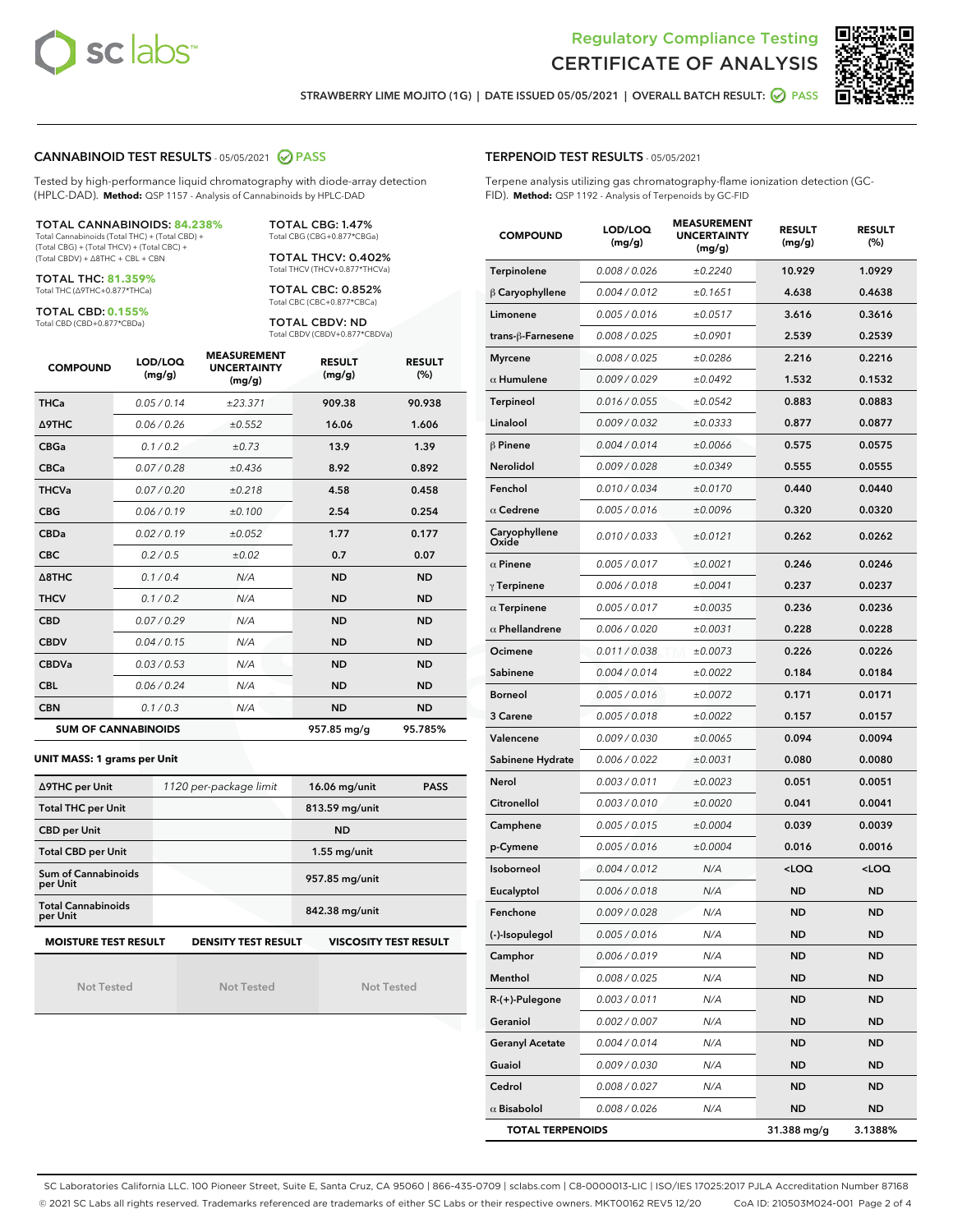



STRAWBERRY LIME MOJITO (1G) | DATE ISSUED 05/05/2021 | OVERALL BATCH RESULT: @ PASS

# CATEGORY 1 PESTICIDE TEST RESULTS - 05/05/2021 2 PASS

Pesticide and plant growth regulator analysis utilizing high-performance liquid chromatography-mass spectrometry (HPLC-MS) or gas chromatography-mass spectrometry (GC-MS). \*GC-MS utilized where indicated. **Method:** QSP 1212 - Analysis of Pesticides and Mycotoxins by LC-MS or QSP 1213 - Analysis of Pesticides by GC-MS

| <b>Aldicarb</b><br>0.03 / 0.08<br><b>ND</b><br>$\ge$ LOD<br>N/A<br><b>PASS</b><br>Carbofuran<br>0.02/0.05<br>$\ge$ LOD<br>N/A<br><b>ND</b><br><b>PASS</b><br>Chlordane*<br>0.03 / 0.08<br><b>ND</b><br>$>$ LOD<br>N/A<br><b>PASS</b><br>0.03/0.10<br><b>ND</b><br><b>PASS</b><br>Chlorfenapyr*<br>$\ge$ LOD<br>N/A<br>0.02 / 0.06<br>N/A<br><b>ND</b><br><b>PASS</b><br>Chlorpyrifos<br>$\ge$ LOD<br>0.02 / 0.07<br>N/A<br><b>ND</b><br><b>PASS</b><br>Coumaphos<br>$>$ LOD<br>Daminozide<br>0.02 / 0.07<br>$\ge$ LOD<br>N/A<br><b>ND</b><br><b>PASS</b><br><b>DDVP</b><br>0.03/0.09<br>$\ge$ LOD<br>N/A<br><b>ND</b><br><b>PASS</b><br>(Dichlorvos)<br>Dimethoate<br><b>ND</b><br><b>PASS</b><br>0.03 / 0.08<br>$>$ LOD<br>N/A<br>0.03/0.10<br>Ethoprop(hos)<br>$\ge$ LOD<br>N/A<br><b>ND</b><br><b>PASS</b><br>0.02 / 0.06<br>$\ge$ LOD<br>N/A<br><b>ND</b><br><b>PASS</b><br>Etofenprox<br>Fenoxycarb<br>0.03 / 0.08<br>$>$ LOD<br>N/A<br><b>ND</b><br><b>PASS</b><br>0.03 / 0.08<br><b>ND</b><br><b>PASS</b><br>Fipronil<br>$\ge$ LOD<br>N/A<br>Imazalil<br>0.02 / 0.06<br>$>$ LOD<br>N/A<br><b>ND</b><br><b>PASS</b><br>0.02 / 0.07<br>Methiocarb<br>N/A<br><b>ND</b><br>$>$ LOD<br><b>PASS</b><br>Methyl<br>0.03/0.10<br>$\ge$ LOD<br>N/A<br><b>ND</b><br><b>PASS</b><br>parathion<br>0.03/0.09<br>$\ge$ LOD<br>N/A<br><b>ND</b><br><b>PASS</b><br><b>Mevinphos</b><br>Paclobutrazol<br>0.02 / 0.05<br>$\ge$ LOD<br>N/A<br><b>ND</b><br><b>PASS</b><br>0.03/0.09<br>N/A<br>$\ge$ LOD<br><b>ND</b><br><b>PASS</b><br>Propoxur<br>0.03 / 0.08<br><b>ND</b><br><b>PASS</b><br>Spiroxamine<br>$\ge$ LOD<br>N/A<br><b>PASS</b><br>Thiacloprid<br>0.03/0.10<br>$\ge$ LOD<br>N/A<br><b>ND</b> | <b>COMPOUND</b> | LOD/LOQ<br>$(\mu g/g)$ | <b>ACTION</b><br>LIMIT<br>$(\mu g/g)$ | <b>MEASUREMENT</b><br><b>UNCERTAINTY</b><br>$(\mu g/g)$ | <b>RESULT</b><br>$(\mu g/g)$ | <b>RESULT</b> |
|----------------------------------------------------------------------------------------------------------------------------------------------------------------------------------------------------------------------------------------------------------------------------------------------------------------------------------------------------------------------------------------------------------------------------------------------------------------------------------------------------------------------------------------------------------------------------------------------------------------------------------------------------------------------------------------------------------------------------------------------------------------------------------------------------------------------------------------------------------------------------------------------------------------------------------------------------------------------------------------------------------------------------------------------------------------------------------------------------------------------------------------------------------------------------------------------------------------------------------------------------------------------------------------------------------------------------------------------------------------------------------------------------------------------------------------------------------------------------------------------------------------------------------------------------------------------------------------------------------------------------------------------------------------------------------------------|-----------------|------------------------|---------------------------------------|---------------------------------------------------------|------------------------------|---------------|
|                                                                                                                                                                                                                                                                                                                                                                                                                                                                                                                                                                                                                                                                                                                                                                                                                                                                                                                                                                                                                                                                                                                                                                                                                                                                                                                                                                                                                                                                                                                                                                                                                                                                                              |                 |                        |                                       |                                                         |                              |               |
|                                                                                                                                                                                                                                                                                                                                                                                                                                                                                                                                                                                                                                                                                                                                                                                                                                                                                                                                                                                                                                                                                                                                                                                                                                                                                                                                                                                                                                                                                                                                                                                                                                                                                              |                 |                        |                                       |                                                         |                              |               |
|                                                                                                                                                                                                                                                                                                                                                                                                                                                                                                                                                                                                                                                                                                                                                                                                                                                                                                                                                                                                                                                                                                                                                                                                                                                                                                                                                                                                                                                                                                                                                                                                                                                                                              |                 |                        |                                       |                                                         |                              |               |
|                                                                                                                                                                                                                                                                                                                                                                                                                                                                                                                                                                                                                                                                                                                                                                                                                                                                                                                                                                                                                                                                                                                                                                                                                                                                                                                                                                                                                                                                                                                                                                                                                                                                                              |                 |                        |                                       |                                                         |                              |               |
|                                                                                                                                                                                                                                                                                                                                                                                                                                                                                                                                                                                                                                                                                                                                                                                                                                                                                                                                                                                                                                                                                                                                                                                                                                                                                                                                                                                                                                                                                                                                                                                                                                                                                              |                 |                        |                                       |                                                         |                              |               |
|                                                                                                                                                                                                                                                                                                                                                                                                                                                                                                                                                                                                                                                                                                                                                                                                                                                                                                                                                                                                                                                                                                                                                                                                                                                                                                                                                                                                                                                                                                                                                                                                                                                                                              |                 |                        |                                       |                                                         |                              |               |
|                                                                                                                                                                                                                                                                                                                                                                                                                                                                                                                                                                                                                                                                                                                                                                                                                                                                                                                                                                                                                                                                                                                                                                                                                                                                                                                                                                                                                                                                                                                                                                                                                                                                                              |                 |                        |                                       |                                                         |                              |               |
|                                                                                                                                                                                                                                                                                                                                                                                                                                                                                                                                                                                                                                                                                                                                                                                                                                                                                                                                                                                                                                                                                                                                                                                                                                                                                                                                                                                                                                                                                                                                                                                                                                                                                              |                 |                        |                                       |                                                         |                              |               |
|                                                                                                                                                                                                                                                                                                                                                                                                                                                                                                                                                                                                                                                                                                                                                                                                                                                                                                                                                                                                                                                                                                                                                                                                                                                                                                                                                                                                                                                                                                                                                                                                                                                                                              |                 |                        |                                       |                                                         |                              |               |
|                                                                                                                                                                                                                                                                                                                                                                                                                                                                                                                                                                                                                                                                                                                                                                                                                                                                                                                                                                                                                                                                                                                                                                                                                                                                                                                                                                                                                                                                                                                                                                                                                                                                                              |                 |                        |                                       |                                                         |                              |               |
|                                                                                                                                                                                                                                                                                                                                                                                                                                                                                                                                                                                                                                                                                                                                                                                                                                                                                                                                                                                                                                                                                                                                                                                                                                                                                                                                                                                                                                                                                                                                                                                                                                                                                              |                 |                        |                                       |                                                         |                              |               |
|                                                                                                                                                                                                                                                                                                                                                                                                                                                                                                                                                                                                                                                                                                                                                                                                                                                                                                                                                                                                                                                                                                                                                                                                                                                                                                                                                                                                                                                                                                                                                                                                                                                                                              |                 |                        |                                       |                                                         |                              |               |
|                                                                                                                                                                                                                                                                                                                                                                                                                                                                                                                                                                                                                                                                                                                                                                                                                                                                                                                                                                                                                                                                                                                                                                                                                                                                                                                                                                                                                                                                                                                                                                                                                                                                                              |                 |                        |                                       |                                                         |                              |               |
|                                                                                                                                                                                                                                                                                                                                                                                                                                                                                                                                                                                                                                                                                                                                                                                                                                                                                                                                                                                                                                                                                                                                                                                                                                                                                                                                                                                                                                                                                                                                                                                                                                                                                              |                 |                        |                                       |                                                         |                              |               |
|                                                                                                                                                                                                                                                                                                                                                                                                                                                                                                                                                                                                                                                                                                                                                                                                                                                                                                                                                                                                                                                                                                                                                                                                                                                                                                                                                                                                                                                                                                                                                                                                                                                                                              |                 |                        |                                       |                                                         |                              |               |
|                                                                                                                                                                                                                                                                                                                                                                                                                                                                                                                                                                                                                                                                                                                                                                                                                                                                                                                                                                                                                                                                                                                                                                                                                                                                                                                                                                                                                                                                                                                                                                                                                                                                                              |                 |                        |                                       |                                                         |                              |               |
|                                                                                                                                                                                                                                                                                                                                                                                                                                                                                                                                                                                                                                                                                                                                                                                                                                                                                                                                                                                                                                                                                                                                                                                                                                                                                                                                                                                                                                                                                                                                                                                                                                                                                              |                 |                        |                                       |                                                         |                              |               |
|                                                                                                                                                                                                                                                                                                                                                                                                                                                                                                                                                                                                                                                                                                                                                                                                                                                                                                                                                                                                                                                                                                                                                                                                                                                                                                                                                                                                                                                                                                                                                                                                                                                                                              |                 |                        |                                       |                                                         |                              |               |
|                                                                                                                                                                                                                                                                                                                                                                                                                                                                                                                                                                                                                                                                                                                                                                                                                                                                                                                                                                                                                                                                                                                                                                                                                                                                                                                                                                                                                                                                                                                                                                                                                                                                                              |                 |                        |                                       |                                                         |                              |               |
|                                                                                                                                                                                                                                                                                                                                                                                                                                                                                                                                                                                                                                                                                                                                                                                                                                                                                                                                                                                                                                                                                                                                                                                                                                                                                                                                                                                                                                                                                                                                                                                                                                                                                              |                 |                        |                                       |                                                         |                              |               |
|                                                                                                                                                                                                                                                                                                                                                                                                                                                                                                                                                                                                                                                                                                                                                                                                                                                                                                                                                                                                                                                                                                                                                                                                                                                                                                                                                                                                                                                                                                                                                                                                                                                                                              |                 |                        |                                       |                                                         |                              |               |

## CATEGORY 2 PESTICIDE TEST RESULTS - 05/05/2021 @ PASS

| <b>COMPOUND</b>          | LOD/LOQ<br>$(\mu g/g)$ | <b>ACTION</b><br><b>LIMIT</b><br>$(\mu g/g)$ | <b>MEASUREMENT</b><br><b>UNCERTAINTY</b><br>$(\mu g/g)$ | <b>RESULT</b><br>$(\mu g/g)$ | <b>RESULT</b> |
|--------------------------|------------------------|----------------------------------------------|---------------------------------------------------------|------------------------------|---------------|
| Abamectin                | 0.03/0.10              | 0.1                                          | N/A                                                     | <b>ND</b>                    | <b>PASS</b>   |
| Acephate                 | 0.02/0.07              | 0.1                                          | N/A                                                     | <b>ND</b>                    | <b>PASS</b>   |
| Acequinocyl              | 0.02/0.07              | 0.1                                          | N/A                                                     | <b>ND</b>                    | <b>PASS</b>   |
| Acetamiprid              | 0.02/0.05              | 0.1                                          | N/A                                                     | <b>ND</b>                    | <b>PASS</b>   |
| Azoxystrobin             | 0.02/0.07              | 0.1                                          | N/A                                                     | <b>ND</b>                    | <b>PASS</b>   |
| <b>Bifenazate</b>        | 0.01/0.04              | 0.1                                          | N/A                                                     | <b>ND</b>                    | <b>PASS</b>   |
| <b>Bifenthrin</b>        | 0.02 / 0.05            | 3                                            | N/A                                                     | <b>ND</b>                    | <b>PASS</b>   |
| <b>Boscalid</b>          | 0.03/0.09              | 0.1                                          | N/A                                                     | <b>ND</b>                    | <b>PASS</b>   |
| Captan                   | 0.19/0.57              | 0.7                                          | N/A                                                     | <b>ND</b>                    | <b>PASS</b>   |
| Carbaryl                 | 0.02/0.06              | 0.5                                          | N/A                                                     | <b>ND</b>                    | <b>PASS</b>   |
| Chlorantranilip-<br>role | 0.04/0.12              | 10                                           | N/A                                                     | <b>ND</b>                    | <b>PASS</b>   |
| Clofentezine             | 0.03/0.09              | 0.1                                          | N/A                                                     | <b>ND</b>                    | <b>PASS</b>   |

| <b>CATEGORY 2 PESTICIDE TEST RESULTS</b> - 05/05/2021 continued |  |
|-----------------------------------------------------------------|--|
|                                                                 |  |

| <b>COMPOUND</b>               | LOD/LOQ<br>(µg/g) | <b>ACTION</b><br>LIMIT<br>(µg/g) | <b>MEASUREMENT</b><br><b>UNCERTAINTY</b><br>(µg/g) | <b>RESULT</b><br>(µg/g) | <b>RESULT</b> |
|-------------------------------|-------------------|----------------------------------|----------------------------------------------------|-------------------------|---------------|
| Cyfluthrin                    | 0.12 / 0.38       | $\overline{c}$                   | N/A                                                | <b>ND</b>               | <b>PASS</b>   |
| Cypermethrin                  | 0.11/0.32         | 1                                | N/A                                                | <b>ND</b>               | <b>PASS</b>   |
| <b>Diazinon</b>               | 0.02 / 0.05       | 0.1                              | N/A                                                | <b>ND</b>               | <b>PASS</b>   |
| Dimethomorph                  | 0.03 / 0.09       | 2                                | N/A                                                | <b>ND</b>               | <b>PASS</b>   |
| Etoxazole                     | 0.02 / 0.06       | 0.1                              | N/A                                                | <b>ND</b>               | <b>PASS</b>   |
| Fenhexamid                    | 0.03 / 0.09       | 0.1                              | N/A                                                | <b>ND</b>               | <b>PASS</b>   |
| Fenpyroximate                 | 0.02 / 0.06       | 0.1                              | N/A                                                | <b>ND</b>               | <b>PASS</b>   |
| Flonicamid                    | 0.03 / 0.10       | 0.1                              | N/A                                                | <b>ND</b>               | <b>PASS</b>   |
| Fludioxonil                   | 0.03/0.10         | 0.1                              | N/A                                                | <b>ND</b>               | <b>PASS</b>   |
| Hexythiazox                   | 0.02 / 0.07       | 0.1                              | N/A                                                | <b>ND</b>               | <b>PASS</b>   |
| Imidacloprid                  | 0.04 / 0.11       | 5                                | N/A                                                | <b>ND</b>               | <b>PASS</b>   |
| Kresoxim-methyl               | 0.02 / 0.07       | 0.1                              | N/A                                                | <b>ND</b>               | <b>PASS</b>   |
| <b>Malathion</b>              | 0.03 / 0.09       | 0.5                              | N/A                                                | <b>ND</b>               | <b>PASS</b>   |
| Metalaxyl                     | 0.02 / 0.07       | $\overline{c}$                   | N/A                                                | <b>ND</b>               | <b>PASS</b>   |
| Methomyl                      | 0.03 / 0.10       | 1                                | N/A                                                | <b>ND</b>               | <b>PASS</b>   |
| Myclobutanil                  | 0.03/0.09         | 0.1                              | N/A                                                | <b>ND</b>               | <b>PASS</b>   |
| Naled                         | 0.02 / 0.07       | 0.1                              | N/A                                                | <b>ND</b>               | <b>PASS</b>   |
| Oxamyl                        | 0.04 / 0.11       | 0.5                              | N/A                                                | <b>ND</b>               | <b>PASS</b>   |
| Pentachloronitro-<br>benzene* | 0.03/0.09         | 0.1                              | N/A                                                | <b>ND</b>               | <b>PASS</b>   |
| Permethrin                    | 0.04 / 0.12       | 0.5                              | N/A                                                | <b>ND</b>               | <b>PASS</b>   |
| Phosmet                       | 0.03 / 0.10       | 0.1                              | N/A                                                | <b>ND</b>               | <b>PASS</b>   |
| Piperonylbu-<br>toxide        | 0.02 / 0.07       | 3                                | N/A                                                | <b>ND</b>               | <b>PASS</b>   |
| Prallethrin                   | 0.03 / 0.08       | 0.1                              | N/A                                                | <b>ND</b>               | <b>PASS</b>   |
| Propiconazole                 | 0.02 / 0.07       | 0.1                              | N/A                                                | <b>ND</b>               | <b>PASS</b>   |
| Pyrethrins                    | 0.04 / 0.12       | 0.5                              | N/A                                                | <b>ND</b>               | <b>PASS</b>   |
| Pyridaben                     | 0.02 / 0.07       | 0.1                              | N/A                                                | <b>ND</b>               | <b>PASS</b>   |
| Spinetoram                    | 0.02 / 0.07       | 0.1                              | N/A                                                | <b>ND</b>               | <b>PASS</b>   |
| Spinosad                      | 0.02 / 0.07       | 0.1                              | N/A                                                | <b>ND</b>               | <b>PASS</b>   |
| Spiromesifen                  | 0.02 / 0.05       | 0.1                              | N/A                                                | <b>ND</b>               | <b>PASS</b>   |
| Spirotetramat                 | 0.02 / 0.06       | 0.1                              | N/A                                                | <b>ND</b>               | <b>PASS</b>   |
| Tebuconazole                  | 0.02 / 0.07       | 0.1                              | N/A                                                | <b>ND</b>               | <b>PASS</b>   |
| Thiamethoxam                  | 0.03 / 0.10       | 5                                | N/A                                                | <b>ND</b>               | <b>PASS</b>   |
| Trifloxystrobin               | 0.03 / 0.08       | 0.1                              | N/A                                                | <b>ND</b>               | <b>PASS</b>   |

SC Laboratories California LLC. 100 Pioneer Street, Suite E, Santa Cruz, CA 95060 | 866-435-0709 | sclabs.com | C8-0000013-LIC | ISO/IES 17025:2017 PJLA Accreditation Number 87168 © 2021 SC Labs all rights reserved. Trademarks referenced are trademarks of either SC Labs or their respective owners. MKT00162 REV5 12/20 CoA ID: 210503M024-001 Page 3 of 4